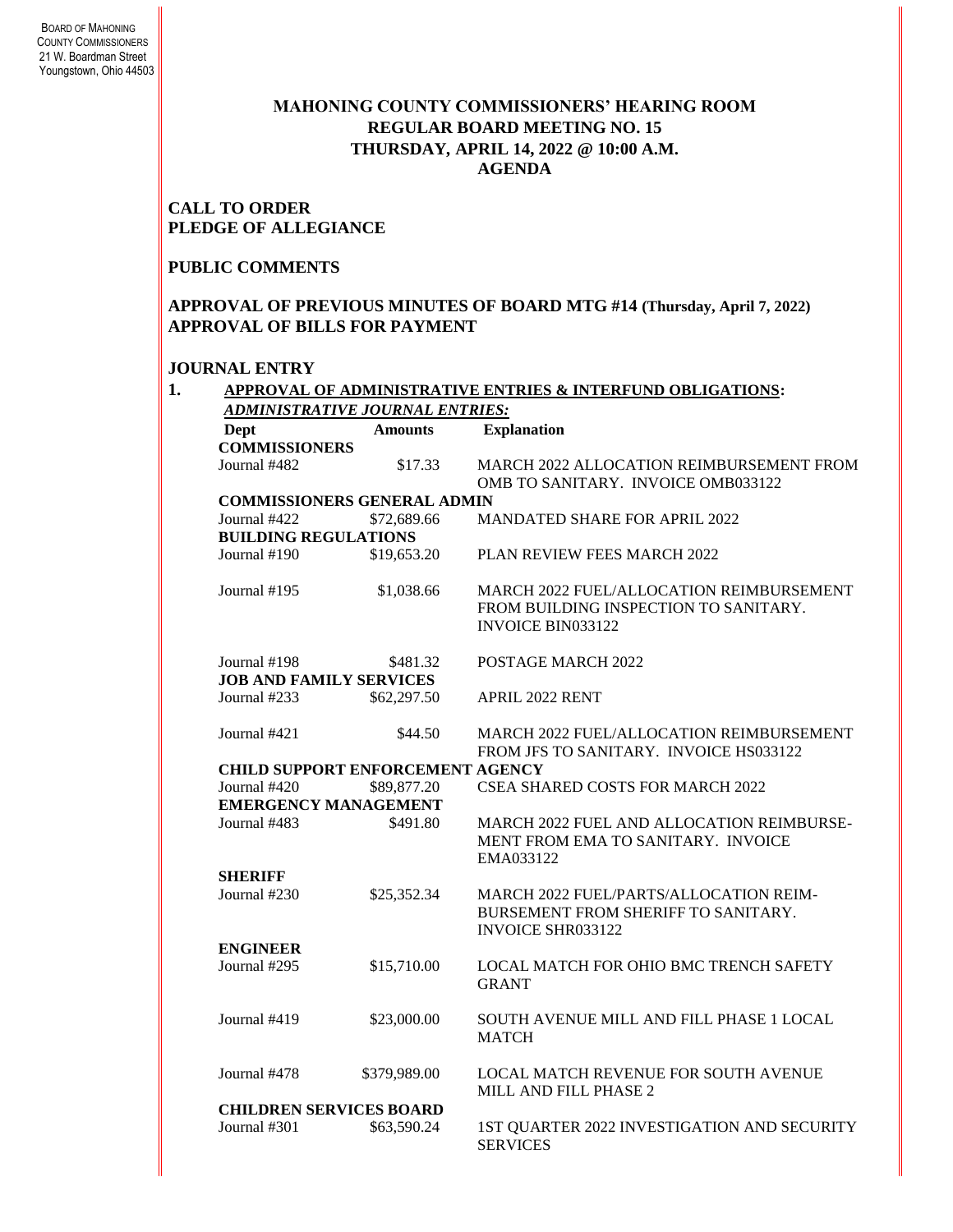|    | <b>HAZMAT</b>                            |                                                                                                                                                                 |                                                                                                          |  |  |  |
|----|------------------------------------------|-----------------------------------------------------------------------------------------------------------------------------------------------------------------|----------------------------------------------------------------------------------------------------------|--|--|--|
|    | Journal #343                             | \$362.50                                                                                                                                                        | FEBRUARY 2022 FUEL REIMBURSEMENT FROM<br>HAZMAT TO SANITARY. INVOICE HAZ022822                           |  |  |  |
|    | Journal #347                             | \$582.30                                                                                                                                                        | MARCH 2022 FUEL/PARTS/ALLOCATION REIM-<br>BURSEMENT FROM HAZMAT TO SANITARY.<br><b>INVOICE HAZ033122</b> |  |  |  |
|    |                                          | <b>INTERFUND JOURNAL ENTRIES:</b>                                                                                                                               |                                                                                                          |  |  |  |
|    | <b>SANITARY ENGINEER</b>                 |                                                                                                                                                                 |                                                                                                          |  |  |  |
|    | Journal #296                             | \$1,189,488.00                                                                                                                                                  | TO FUND YEARLY PAYMENT FOR THE SERIES 2021<br><b>SEWER REVENUE BOND</b>                                  |  |  |  |
| 2. | <b>AGREEMENTS:</b>                       |                                                                                                                                                                 |                                                                                                          |  |  |  |
|    | a.                                       |                                                                                                                                                                 | AUDITORS/GIS: Agreement with Lake Business Products for Square 9 software                                |  |  |  |
|    |                                          |                                                                                                                                                                 | assurance licensing $&$ support in the amount of \$9,206.87. ((non-general)                              |  |  |  |
|    | b.                                       |                                                                                                                                                                 | DOG WARDEN: Agreement with Attorney Jeff Holland for training and assist with                            |  |  |  |
|    |                                          |                                                                                                                                                                 | forms relative to dangerous dogs in the amount of \$1,995.00. (non-general)                              |  |  |  |
|    | $\mathbf{C}$ .                           |                                                                                                                                                                 | ENGINEERS: Agreement with Everbrite Inc., for street sweeping of curbed roads                            |  |  |  |
|    |                                          |                                                                                                                                                                 | and bridges in the amount of \$46,850.00. (non-general)                                                  |  |  |  |
|    | d.                                       |                                                                                                                                                                 | PROSECUTORS: Memorandum of Understanding with NDAA Insurance Services                                    |  |  |  |
|    |                                          |                                                                                                                                                                 | for Lawyers' Liability Insurance coverage in the amount of \$15,006.00. (non-general)                    |  |  |  |
|    | e.                                       |                                                                                                                                                                 | SANITARY: Agreement with Truck Specialists, Inc., for repairs to 2018 Freightliner                       |  |  |  |
|    |                                          |                                                                                                                                                                 | Vactor Plus Truck S-21 in the estimated amount of \$1,757.68. (non-general)                              |  |  |  |
|    | f.                                       | SANITARY: Agreement with IBI Group to provide professional engineering services                                                                                 |                                                                                                          |  |  |  |
|    |                                          | for sanitary sewer trunk flow monitoring evaluation in the amount of \$16,000.00.                                                                               |                                                                                                          |  |  |  |
|    |                                          | (non-general)                                                                                                                                                   |                                                                                                          |  |  |  |
| g. |                                          | SANITARY: Agreement with Hoff Consulting Services, LLC to provide professional                                                                                  |                                                                                                          |  |  |  |
|    |                                          | engineering services for the Ellsworth State Route 45 Sanitary Sewer Extension,                                                                                 |                                                                                                          |  |  |  |
|    | h.                                       | Improvement No. 541 in the estimated amount of \$24,000.00. (non-general)<br>SANITARY: Agreement with Santon Electric, Inc., for electrical work related to the |                                                                                                          |  |  |  |
|    |                                          | Boardman Wastewater Treatment Plant Generator Project, Improvement No. 533 in                                                                                   |                                                                                                          |  |  |  |
|    |                                          | the amount of \$15,500.00. (non-general)                                                                                                                        |                                                                                                          |  |  |  |
|    | i.                                       | SANITARY: Agreement with The Safety Company LLC dba MTech to replace the                                                                                        |                                                                                                          |  |  |  |
|    |                                          | hose reel gearbox and mount on the JetVac Truck S-26 in the estimated amount of                                                                                 |                                                                                                          |  |  |  |
|    |                                          | \$2,042.61. (non-general)                                                                                                                                       |                                                                                                          |  |  |  |
| 3. | <b>ROAD CLOSINGS:</b>                    |                                                                                                                                                                 |                                                                                                          |  |  |  |
|    | a.                                       | ENGINEERS: Close Southern Blvd between SR 224 and Meadowbrook from April                                                                                        |                                                                                                          |  |  |  |
|    |                                          | 19-22, 2022 for culvert replacement.                                                                                                                            |                                                                                                          |  |  |  |
|    | <b>RESOLUTIONS</b>                       |                                                                                                                                                                 |                                                                                                          |  |  |  |
| 1. | <b>ADDITIONS:</b>                        |                                                                                                                                                                 |                                                                                                          |  |  |  |
|    | Dept                                     | <b>Amounts</b>                                                                                                                                                  | <b>Explanation</b>                                                                                       |  |  |  |
|    | <b>SANITARY ENGINEER</b><br>Journal #285 | \$70,767.00                                                                                                                                                     | BUDGET ADDITION TO PROJECT #06074 DAMASCUS                                                               |  |  |  |
|    |                                          |                                                                                                                                                                 | WWTP REHAB IMP 528 INCREASE                                                                              |  |  |  |
|    |                                          |                                                                                                                                                                 | ARCHITECT/ENGINEERING SERVICES                                                                           |  |  |  |
|    |                                          |                                                                                                                                                                 |                                                                                                          |  |  |  |
|    | Journal #324                             | \$66,080.00                                                                                                                                                     | BUDGET ADDITION TO PROJECT #06052 MEANDER<br>WWTP SCUM ELIMINATION/ TANK REHAB IN-                       |  |  |  |
|    |                                          |                                                                                                                                                                 | CREASE GENERAL CONTRACTING FOR PROJECT                                                                   |  |  |  |

**ENGINEER**

\$30,120.00 BUDGET ADDITION TO ORG #1111800 ENGINEER PERM LICENSE TAX INCREASE MATCHING SHARE

IMPROVEMENT NO. 514-A